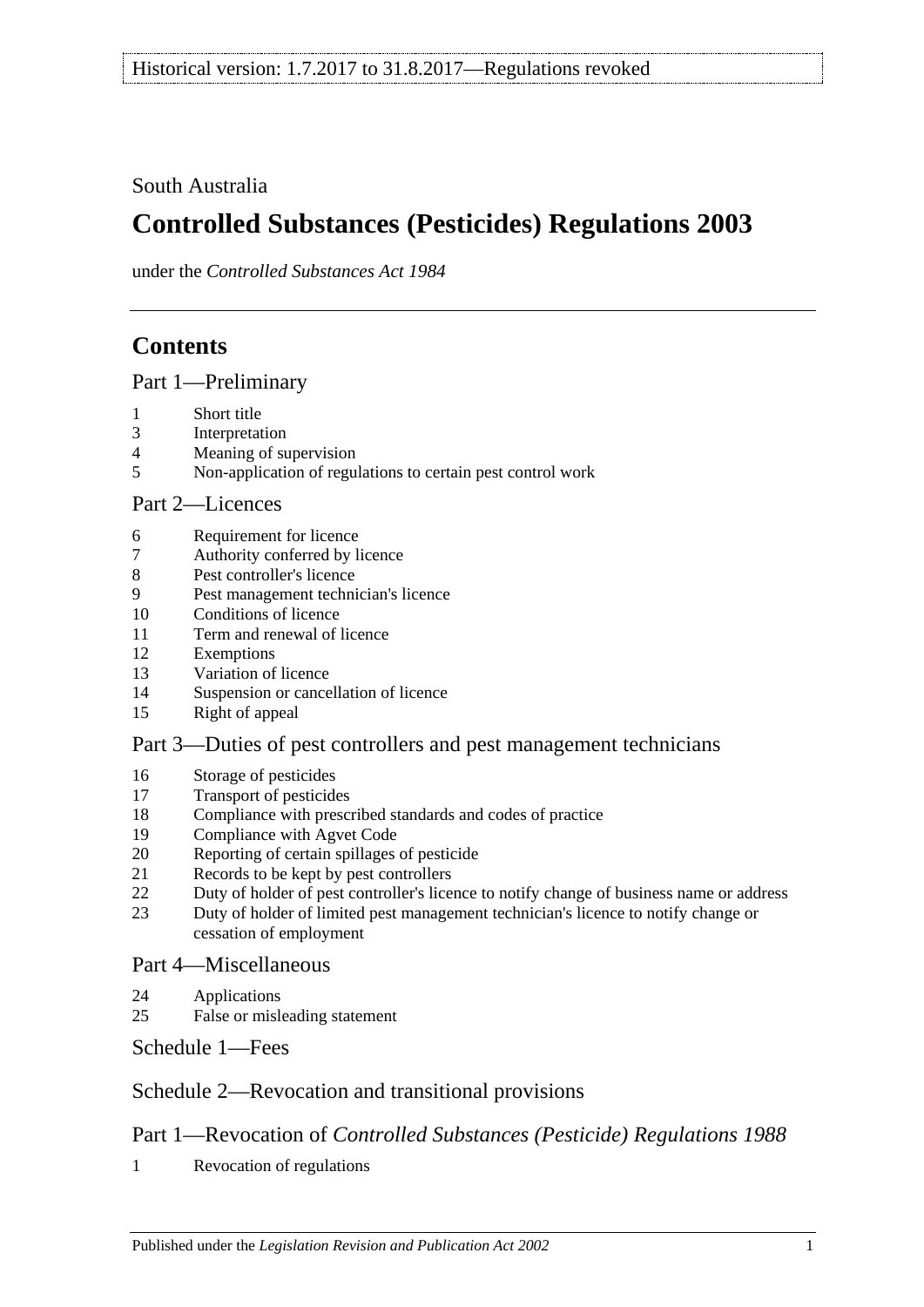## Part 2—Transitional provisions

- 2 [Interpretation](#page-14-2)
- 3 [Continuation of licences](#page-14-3)
- 4 [Continuation of exemptions](#page-14-4)

[Legislative history](#page-15-0)

# <span id="page-1-0"></span>**Part 1—Preliminary**

#### <span id="page-1-1"></span>**1—Short title**

These regulations may be cited as the *Controlled Substances (Pesticides) Regulations 2003*.

## <span id="page-1-2"></span>**3—Interpretation**

In these regulations, unless the contrary intention appears—

*Act* means the *[Controlled Substances Act](http://www.legislation.sa.gov.au/index.aspx?action=legref&type=act&legtitle=Controlled%20Substances%20Act%201984) 1984*;

*Agvet Code* means the *Agvet Code of South Australia* (see section 5 of the *[Agricultural and Veterinary Chemicals \(South Australia\) Act](http://www.legislation.sa.gov.au/index.aspx?action=legref&type=act&legtitle=Agricultural%20and%20Veterinary%20Chemicals%20(South%20Australia)%20Act%201994) 1994*);

*approved label* has the meaning given by the Agvet Code;

*director*, in relation to a body corporate, has the same meaning as in the *Corporations Act 2001* of the Commonwealth;

*disposal*, in relation to pesticide, means—

- (a) disposal of unused pesticide; or
- (b) disposal of a container that has been used to hold pesticide;

*employ* includes engage under a contract for services;

*licensing authority* means the person or body designated from time to time by the Minister by instrument in writing as the licensing authority for the purposes of these regulations;

*Part 7 permit* means a permit under Part 7 of the Agvet Code;

*pest* has the meaning given by the Agvet Code;

*pest control business* means a business in which pest control work is performed for another for fee or reward;

*pest controller* means a person who carries on a pest control business;

*pest control work* means using a pesticide to—

- (a) kill, stupefy or repel a pest; or
- (b) inhibit the feeding of a pest; or
- (c) modify the physiology of a pest to alter its natural development or reproductive capacity,

and includes measuring, mixing, weighing or otherwise preparing a pesticide for such use;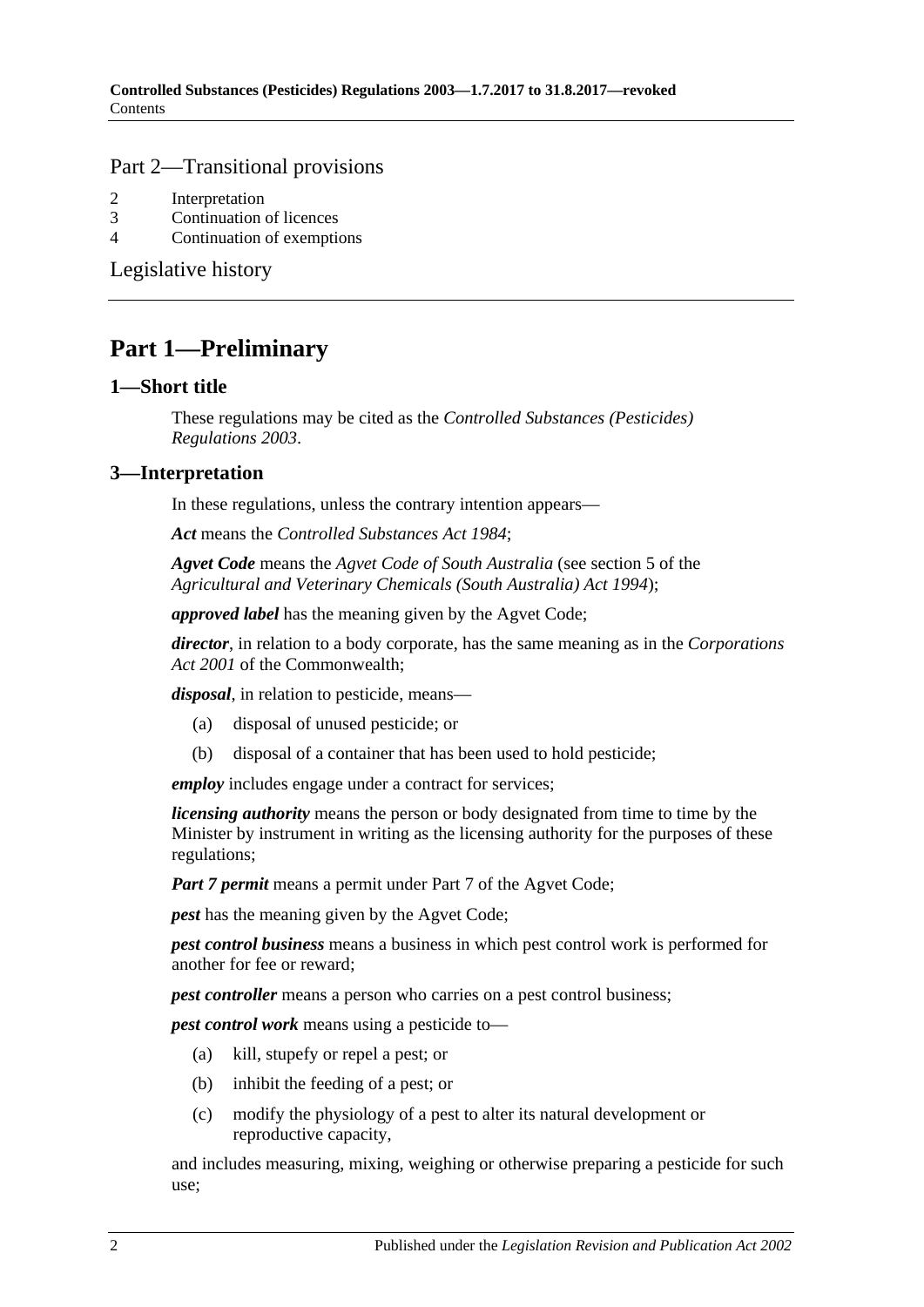*pesticide* means a substance or preparation that—

- (a) contains any proportion of a poison listed in schedule 5, schedule 6 or schedule 7 of the *Uniform Poisons Standard*, as defined in, modified by and incorporated into, the *[Controlled Substances \(Poisons\) Regulations](http://www.legislation.sa.gov.au/index.aspx?action=legref&type=subordleg&legtitle=Controlled%20Substances%20(Poisons)%20Regulations%201996) 1996*; and
- (b) is authorised under the Agvet Code for use for pest control work;

*pest management technician* means a person who personally performs pest control work in the course of a pest control business;

*pest management technician's licence* means a full pest management technician's licence or a limited pest management technician's licence.

## <span id="page-2-0"></span>**4—Meaning of supervision**

- <span id="page-2-3"></span>(1) For the purposes of these regulations, pest control work is performed by a person under the supervision of another (the *supervisor*) if and only if—
	- (a) the pest control work is of a kind that the supervisor is licensed to perform; and
	- (b) the pesticides used in the pest control work are of a kind that the supervisor is licensed to use; and
	- (c) subject to [subregulation](#page-2-2) (2), the supervisor is present within sight and sound of the person while the person is performing the work and is available—
		- (i) to advise or assist the person in the performance of the work; or
		- (ii) to intervene in the performance of the work,

as may be necessary in the circumstances of the case.

<span id="page-2-2"></span>(2) If, on application made by a pest controller who employs a person to perform pest control work under the supervision of another, the licensing authority determines that the competence of the person to perform pest control work is such that the level of supervision required by [subregulation](#page-2-3)  $(1)(c)$  is unnecessary, that subregulation does not apply but instead the supervisor must be contactable in a manner approved by the licensing authority to provide advice or instruction to the person performing the pest control work, if necessary, while the person is performing the work.

## <span id="page-2-1"></span>**5—Non-application of regulations to certain pest control work**

These regulations do not apply in relation to pest control work consisting only of—

- (a) the application of glyphosate by means of—
	- (i) hand-held equipment with a tank having a maximum capacity of 15 litres or less; or
	- (ii) a brush or similar implement; or
- (b) measuring, mixing, weighing or otherwise preparing glyphosate for application by such means.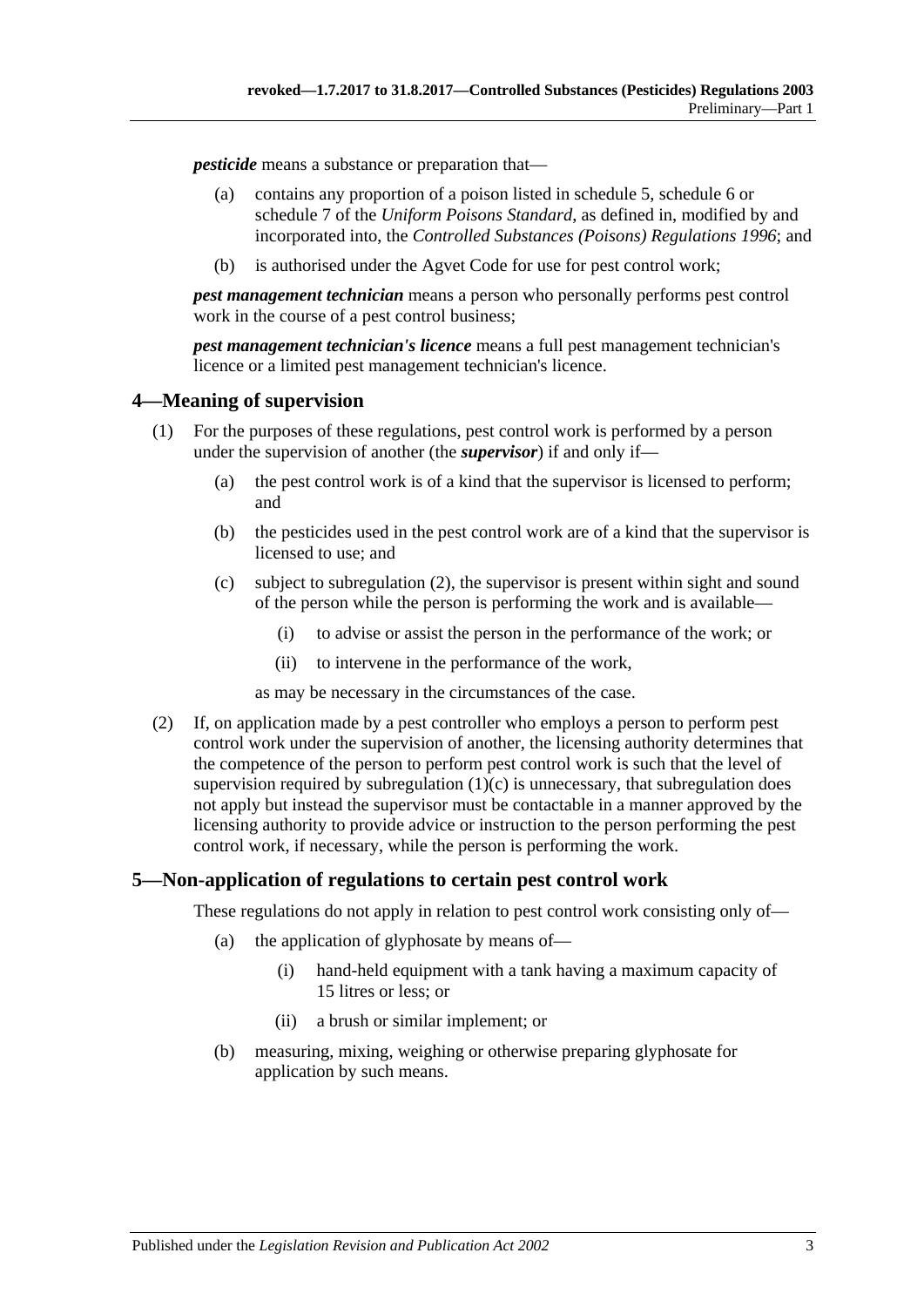# <span id="page-3-0"></span>**Part 2—Licences**

## <span id="page-3-1"></span>**6—Requirement for licence**

- (1) A person must not carry on a pest control business except as authorised by—
	- (a) a pest controller's licence under these regulations; or
	- (b) a commercial operator's licence issued under the *Agricultural and Veterinary Chemicals (Control of Use) Act 1995* of Tasmania as amended from time to time, or under an Act substituted for that Act; or
	- (c) registration as a commercial pesticide firm under the *Health Act 1911* of Western Australia as amended from time to time, or under an Act substituted for that Act.

Maximum penalty: \$5 000.

Expiation fee: \$315.

(2) A person must not perform pest control work in the course of a pest control business except as authorised by a pest management technician's licence under these regulations.

Maximum penalty: \$5 000.

Expiation fee: \$315.

(3) A person who carries on a pest control business must ensure that no person performs pest control work in the course of that business except as authorised by a pest management technician's licence under these regulations.

Maximum penalty: \$5 000.

Expiation fee: \$315.

## <span id="page-3-2"></span>**7—Authority conferred by licence**

Subject to these regulations—

- (a) a pest controller's licence authorises the holder of the licence to carry on a pest control business in which pest control work of a kind specified in the licence using pesticides of a kind specified in the licence may be performed by the holder of a pest management technician's licence authorising pest control work of that kind by the use of pesticides of that kind;
- (b) a full pest management technicians's licence authorises the holder of the licence to perform pest control work of a kind specified in the licence using pesticides of a kind specified in the licence;
- (c) a limited pest management technician's licence authorises the holder of the licence to perform pest control work of a kind specified in the licence using pesticides of a kind specified in the licence under the supervision of the holder of a full pest management technician's licence.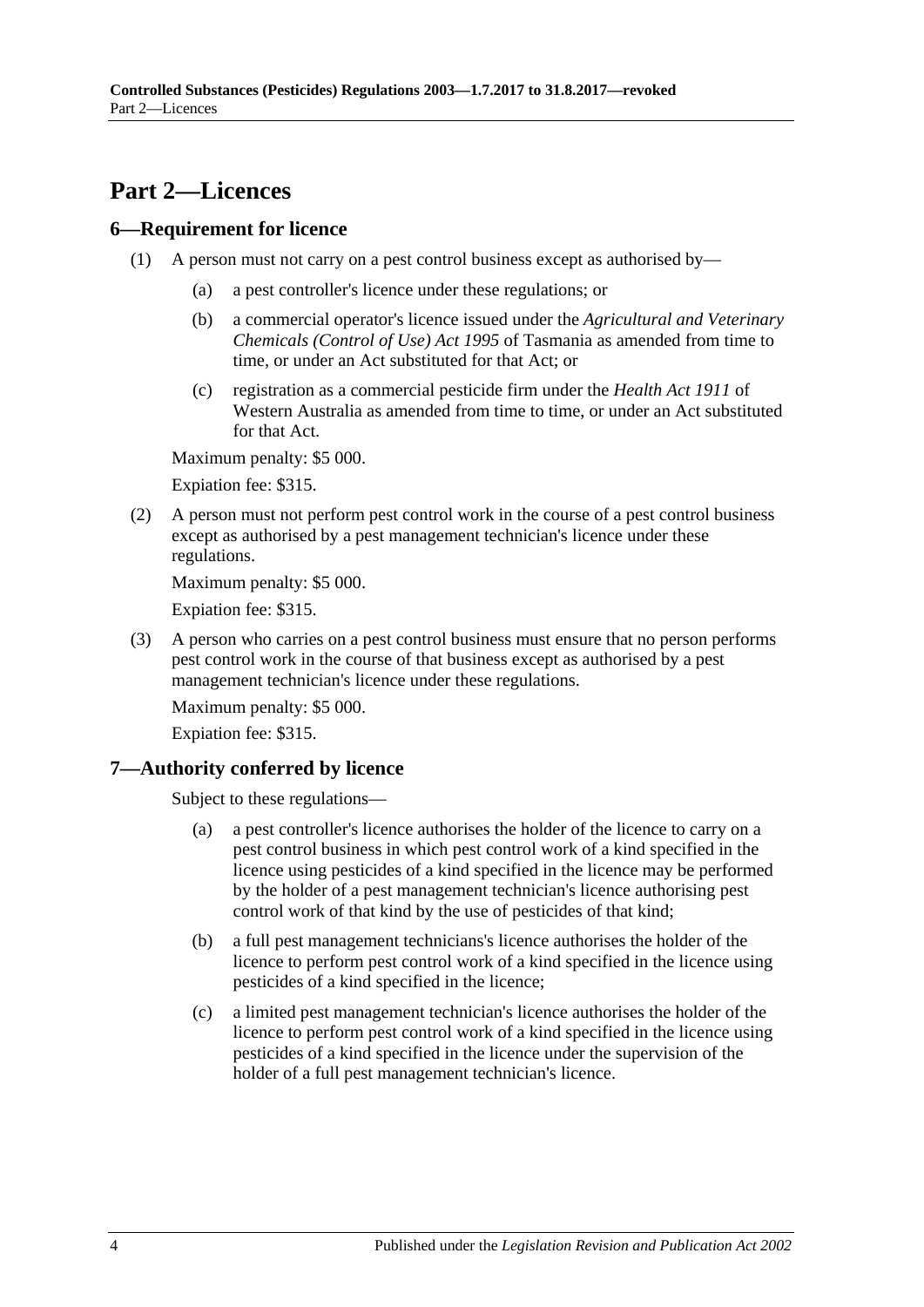## <span id="page-4-0"></span>**8—Pest controller's licence**

- (1) The licensing authority may grant an application for a pest controller's licence if satisfied—
	- (a) that the applicant—
		- (i) holds a full pest management technician's licence; or
		- (ii) employs a person who holds such a licence,

authorising the holder to perform pest control work of the kind, by the use of pesticides of the kind, for which the pest controller's licence is sought; and

- (b) that the applicant, or a person employed by the applicant, has an adequate knowledge of the requirements of these regulations and of the practices that should be followed in the conduct of a pest control business; and
- (c) that the applicant has appropriate equipment to perform pest control work of the kind for which the pest controller's licence is sought; and
- $(d)$  that—
	- (i) in the case of an application by a natural person—the applicant is otherwise a fit and proper person to hold a pest controller's licence; or
	- (ii) in the case of an application by a body corporate—each director of the body corporate is a fit and proper person to be the director of a body corporate that holds a pest controller's licence.
- (2) A pest controller's licence is subject to the following conditions:
	- (a) a condition that the holder of the licence will maintain any premises and equipment used for the purposes of the holder's pest control business in a clean, efficient and safe working condition;
	- (b) a condition that the holder of the licence will ensure that any pesticide, while handled or used in the course of the holder's pest control business, is under the direct control of the holder of a pest management technician's licence;
	- (c) a condition that the holder of the licence will ensure that any unused pesticide or any container used to hold a pesticide in the course of the pest controller's business is disposed of in a manner not likely to endanger the health of any person.

## <span id="page-4-1"></span>**9—Pest management technician's licence**

- (1) The licensing authority may grant an application for a full pest management technician's licence if satisfied that the applicant—
	- (a) has qualifications that the licensing authority considers appropriate having regard to the kind of pest control work for which the licence is sought; and
	- (b) is medically fit to perform pest control work of the kind for which the licence is sought; and
	- (c) is otherwise a fit and proper person to hold a pest management technician's licence.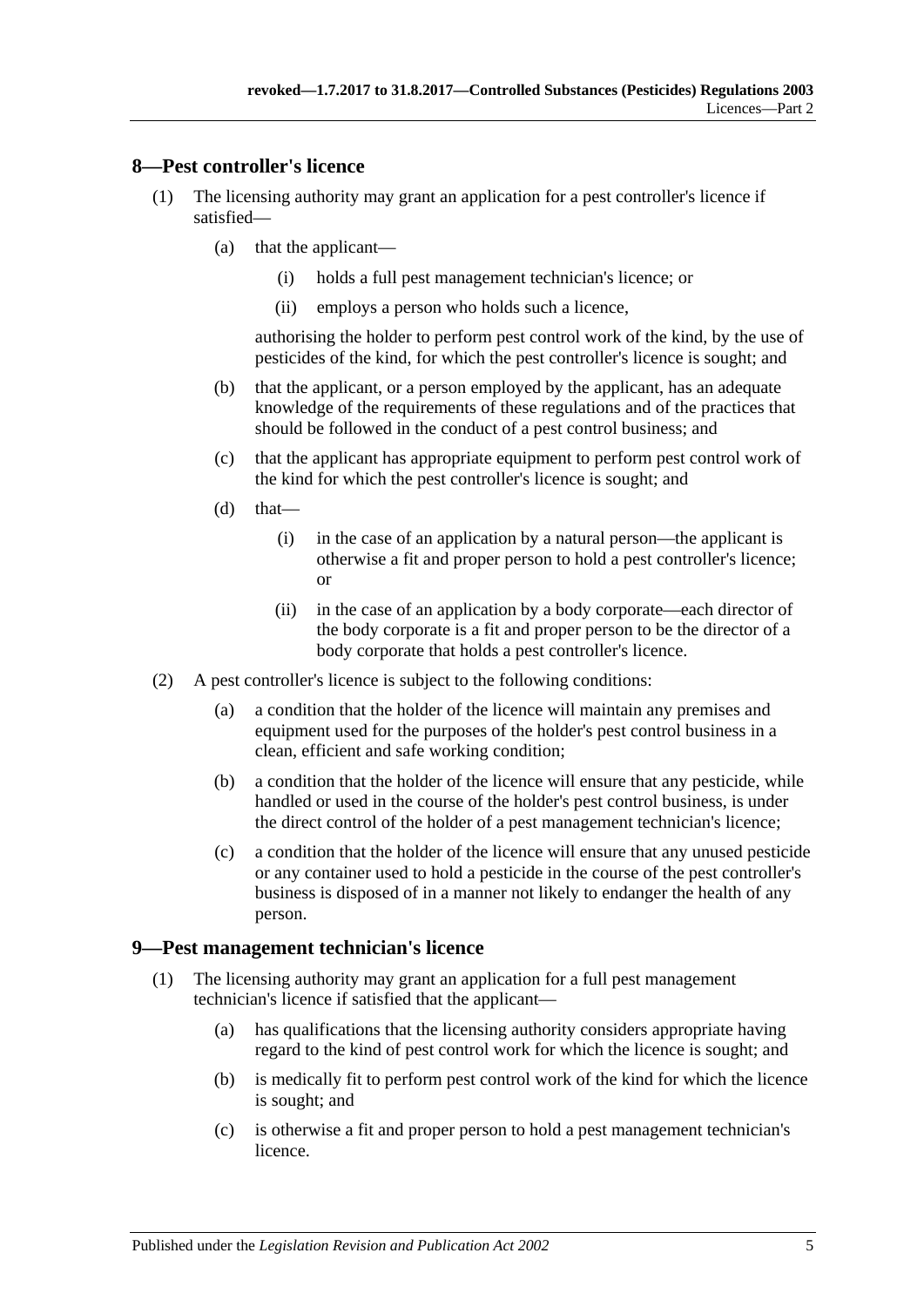- (2) A person who does not have the qualifications required for the grant of a full pest management technician's licence may apply to the licensing authority for a limited pest management technician's licence.
- (3) The licensing authority may grant an application for a limited pest management technician's licence if—
	- (a) the applicant gives to the licensing authority an undertaking that the applicant will, as soon as practicable after the grant of the licence, commence an appropriate course of instruction or training approved by the licensing authority to obtain the qualifications required for the grant of a full pest management technician's licence; and
	- (b) the licensing authority is satisfied that the applicant—
		- (i) is employed by a pest controller to perform pest control work under the supervision of the holder of a full pest management technician's licence; and
		- (ii) is medically fit to perform pest control work of the kind for which the licence is sought; and
		- (iii) is otherwise a fit and proper person to be licensed as a pest management technician.
- (4) A full pest management technician's licence or limited pest management technician's licence is subject to the following conditions:
	- (a) a condition that the holder of the licence will, while using pesticides, wear protective clothing sufficient to prevent contamination of the holder;
	- (b) a condition that the holder of the licence will keep suitable first aid materials available where pesticides are being used by the holder;
	- (c) a condition that the holder of the licence will not handle or use pesticides in a manner dangerous to the health of any person;
	- (d) a condition that the holder of the licence will dispose of any unused pesticide or any container used to hold a pesticide in a manner not likely to endanger the health of any person;
	- (e) a condition that the holder of the licence will, if a spillage of pesticides occurs, clean and decontaminate the area in which the spillage occurred in a manner approved by the licensing authority;
	- (f) a condition that the holder of the licence will submit to such medical examinations as the licensing authority considers necessary to monitor exposure of the holder to pesticides;
	- (g) a condition that the holder of the licence will submit to such assessments as the licensing authority considers necessary to ensure that the holder maintains an adequate knowledge of pest control work and pesticides of the kind authorised by the licence.
- (5) A limited pest management technician's licence is subject to a condition that the holder of the licence will not make recommendations or give advice to any person concerning the use of pesticides.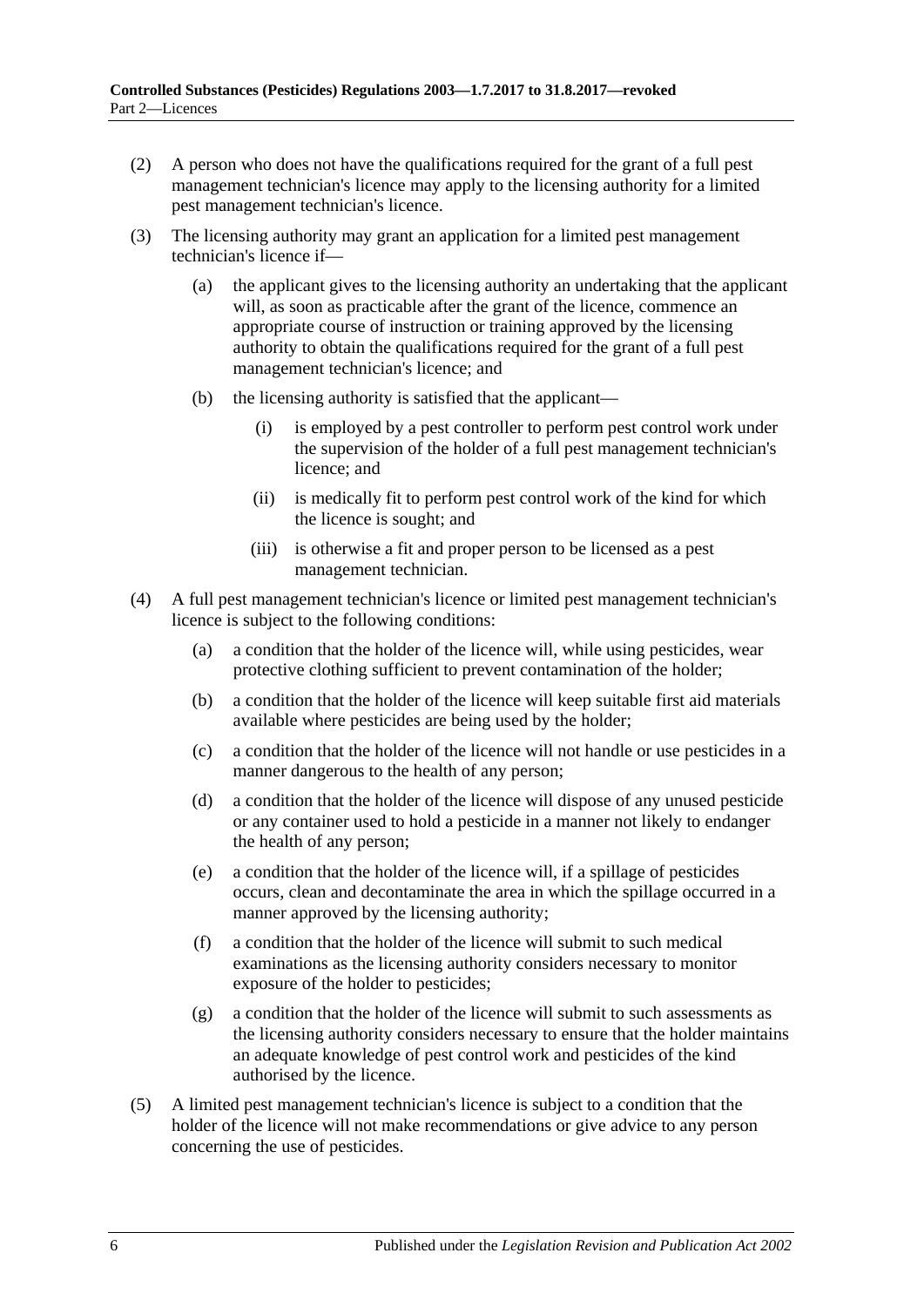(6) An application for a pest management technician's licence cannot be made except by, or on behalf of, a natural person.

## <span id="page-6-0"></span>**10—Conditions of licence**

- (1) A licence under these regulations is subject to—
	- (a) such conditions as are imposed by these regulations; and
	- (b) such other conditions as the licensing authority thinks fit to impose and specifies in the licence or by notice in writing given personally or by post to the holder of the licence.
- (2) The holder of a licence under these regulations must not contravene or fail to comply with a condition of the licence.

Maximum penalty: \$5 000.

Expiation fee: \$315.

## <span id="page-6-1"></span>**11—Term and renewal of licence**

- (1) The term of a pest controller's licence or full pest management technician's licence is 1 year or 3 years at the option of the applicant, and such a licence may, on application made to the licensing authority before the expiry of the licence, be renewed for successive terms of 1 year or 3 years, at the option of the applicant.
- (2) A limited pest management technician's licence expires—
	- (a) on the first anniversary of the date of its grant; or
	- (b) in the case of a licence that has been renewed—
		- (i) on the first anniversary of the date of its renewal; or
		- (ii) if the licensing authority has extended the term of the licence—at the end of the period of extension.
- (3) The licensing authority may, on application made by the holder of a limited pest management technician's licence before the expiry of the licence, extend the term of the licence for a period not exceeding 6 months if, in the opinion of the licensing authority, it is fair in the circumstances of the particular case to allow the holder of the licence further time to do whatever is necessary for the holder to qualify for the grant of a full pest management technician's licence.
- (4) A limited pest management technician's licence may be renewed once by the licensing authority on application made before the expiry of the licence.

## <span id="page-6-2"></span>**12—Exemptions**

- (1) The licensing authority may exempt a person from the obligation to hold a licence under these regulations on such conditions as the licensing authority thinks fit.
- (2) The licensing authority may, by notice in writing given personally or by post to a person granted an exemption under this regulation, vary or revoke the exemption.
- (3) The licensing authority must not grant or vary an exemption unless satisfied that pest control work performed in compliance with the conditions of the exemption as granted or varied will not entail any significant risk to public health or the environment.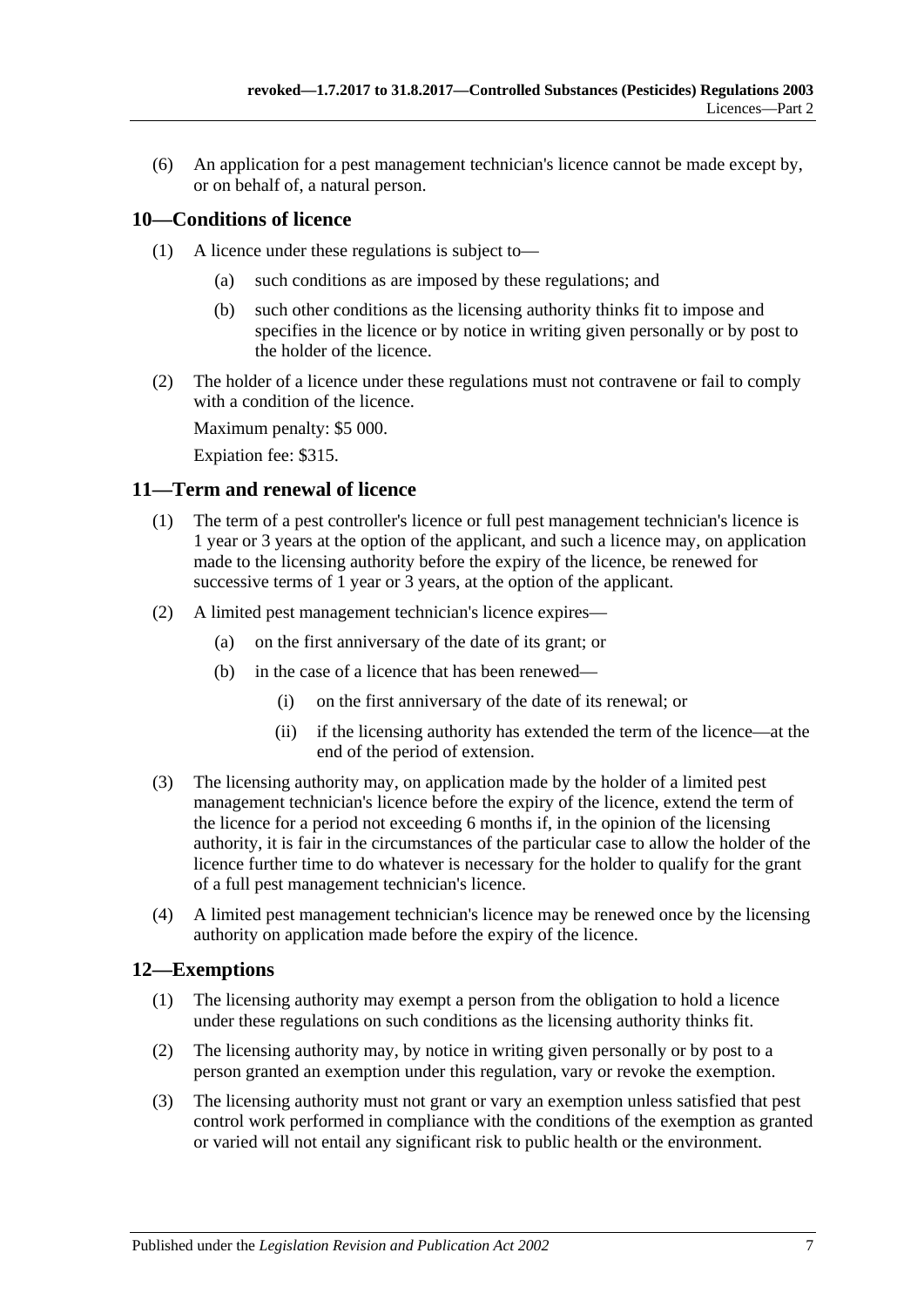(4) A person who contravenes, or fails to comply with, a condition of an exemption under this regulation is guilty of an offence.

Maximum penalty: \$5 000.

Expiation fee: \$315.

#### <span id="page-7-2"></span><span id="page-7-0"></span>**13—Variation of licence**

- (1) The licensing authority may, by notice in writing given personally or by post to the holder of a licence under these regulations—
	- (a) vary the licence to extend or limit the kind of pest control work authorised by, or the kind of pesticides that may be used pursuant to, the licence; or
	- (b) vary or revoke a condition of the licence imposed by the licensing authority, or impose a further condition on the licence.
- (2) The powers conferred by [subregulation](#page-7-2) (1) may be exercised—
	- (a) on the application of the holder of the licence; or
	- (b) if the licensing authority is of the opinion that there are proper reasons for doing so.

#### <span id="page-7-1"></span>**14—Suspension or cancellation of licence**

The licensing authority may, by notice in writing given personally or by post to the holder of a licence under these regulations, suspend or cancel the licence if satisfied—

- (a) that the holder made a false statement or furnished false information in applying for the grant, renewal or variation of the licence; or
- (b) that the holder has been found guilty of an offence against the Act or these regulations or any other law relating to pesticides (including a law of another State or a Territory); or
- $(c)$  that—
	- (i) in the case of a licence held by a natural person—
		- (A) the holder's health will be seriously endangered if he or she continues to perform pest control work of the kind authorised by the licence; or
		- (B) the holder is no longer competent to perform pest control work of the kind authorised by the licence; or
		- (C) the holder is for any other reason no longer a fit and proper person to hold the licence; or
	- (ii) in the case of a pest controller's licence held by a body corporate—a director of the body corporate is no longer a fit and proper person to be the director of a body corporate that holds a pest controller's licence.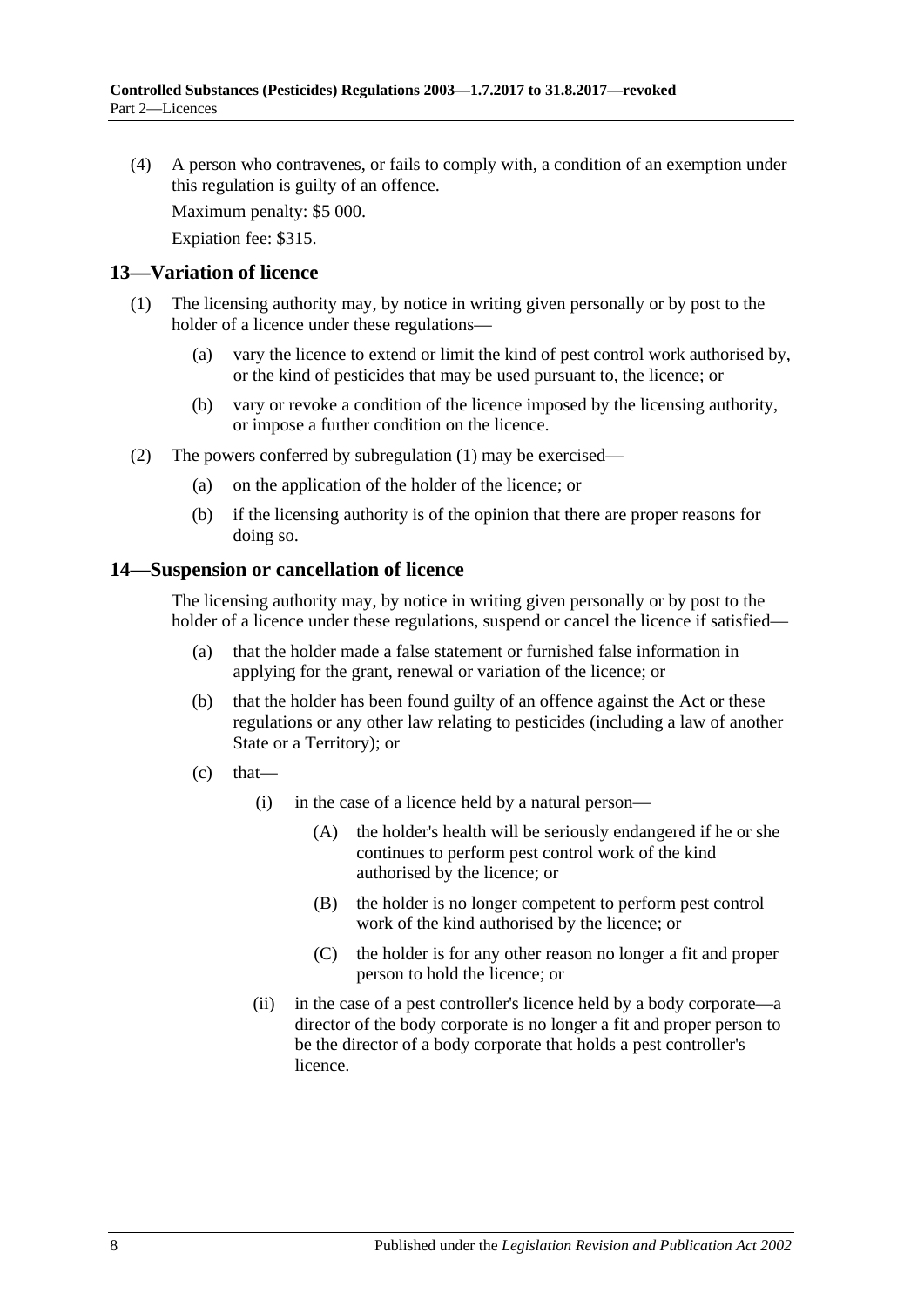# <span id="page-8-0"></span>**15—Right of appeal**

- (1) The following appeals may be made to the Administrative and Disciplinary Division of the District Court:
	- (a) an applicant for a licence under these regulations may appeal against a decision of the licensing authority—
		- (i) to refuse to grant the licence; or
		- (ii) to impose particular conditions on the licence;
	- (b) a person who holds or formerly held a licence under these regulations may appeal against a decision of the licensing authority—
		- (i) to suspend or cancel the licence; or
		- (ii) to vary the licence; or
		- (iii) to impose or vary particular conditions on the licence.
- (2) Subject to this regulation, an appeal must be instituted within 1 month of the making of the decision appealed against.
- (3) The licensing authority must, on application by a person seeking to appeal a decision of the licensing authority, state in writing the reasons for the decision.
- (4) If the reasons of the licensing authority are not given in writing at the time of making a decision and the person affected by the decision, within 1 month of the making of the decision, requires the licensing authority to state the reasons in writing, the time for instituting an appeal runs from the time when the person receives the written statement of those reasons.

# <span id="page-8-1"></span>**Part 3—Duties of pest controllers and pest management technicians**

## <span id="page-8-2"></span>**16—Storage of pesticides**

- <span id="page-8-3"></span>(1) A pest controller must ensure that a pesticide stored in the course of the pest controller's business is kept in a prescribed container that—
	- (a) is kept securely closed; and
	- (b) is housed in a structure that—
		- (i) is roofed; and
		- (ii) has a floor impervious to water; and
		- (iii) is adequately ventilated; and
		- (iv) is locked when unattended; and
		- (v) has an adequate supply of water available to wash any spillage of pesticide that may occur; and
		- (vi) is so situated or constructed that a spillage of pesticide cannot drain into a water supply or watercourse or soak into the soil.

Maximum penalty: \$2 500.

Expiation fee: \$210.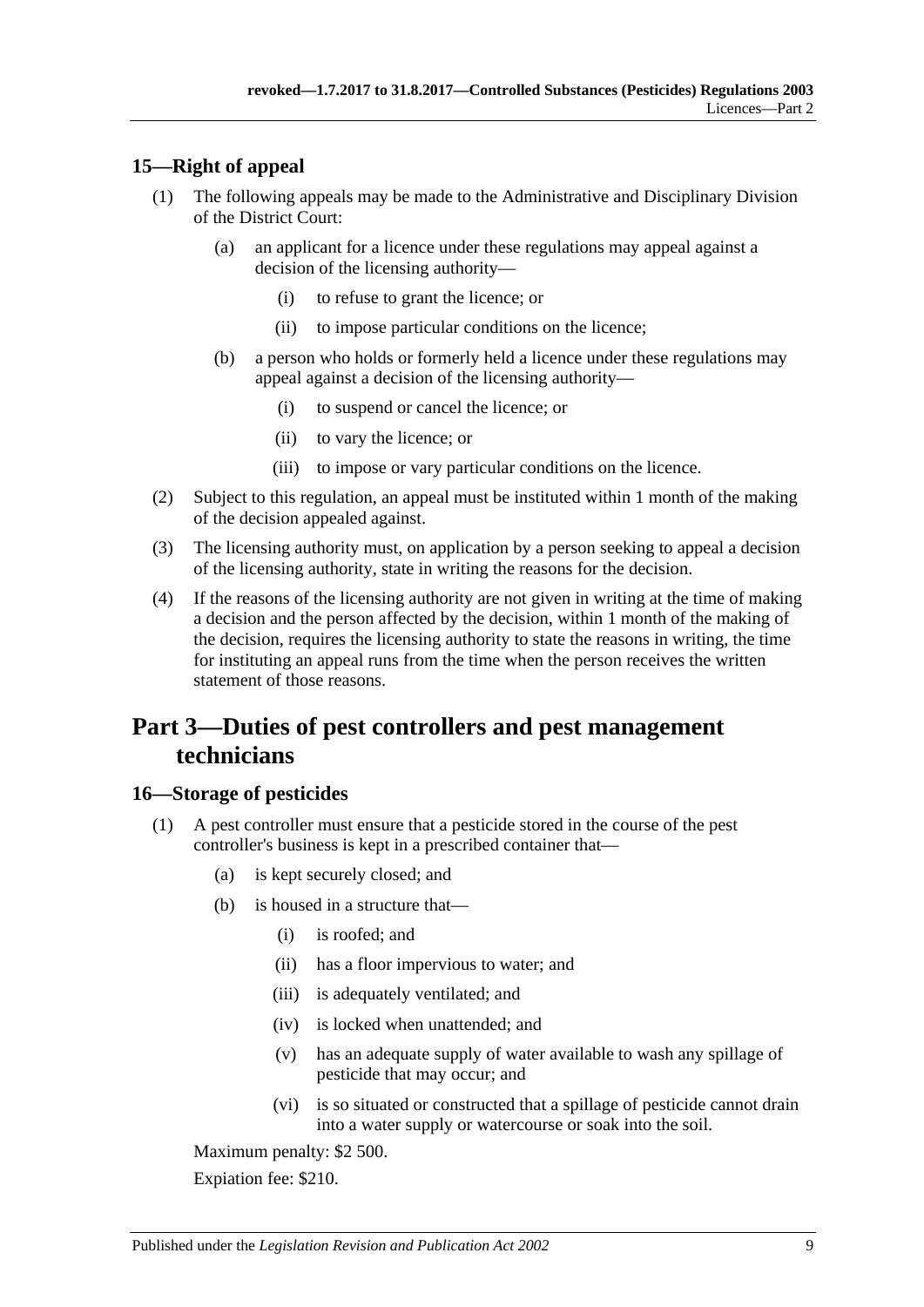(2) In this regulation—

*prescribed container* means—

- (a) a container that bears an approved label; or
- (b) a container of a kind approved by the licensing authority for the purposes of this regulation.

## <span id="page-9-0"></span>**17—Transport of pesticides**

- (1) A pest controller must ensure that the following provisions are complied with in relation to the transport of a pesticide in the course of the pest controller's business:
	- (a) the pesticide must be transported in a securely closed container that—
		- (i) in the case of a pesticide registered under the Agvet Code—bears the approved label for containers of that pesticide; or
		- (ii) in the case of a pesticide that is not registered under the Agvet Code but is the subject of a Part 7 permit—bears a label that contains adequate instructions relating to the matters referred to in section  $14(3)(g)$  of the Agvet Code;
	- (b) the pesticide must not be left in an unattended vehicle unless the vehicle has an enclosed storage facility that forms part of or is securely fixed to the structure of the vehicle and the pesticide is kept securely locked in that storage facility;
	- (c) the driving compartment of the vehicle used to transport the pesticide must be separated from the pesticide storage area by a gas-tight barrier.

Maximum penalty: \$2 500.

Expiation fee: \$210.

- (2) [Subregulation](#page-8-3) (1)(a) does not apply if pesticide is transported in a securely closed spray tank that—
	- (a) forms part of or is securely fixed to the structure of the vehicle being used to transport the pesticide; and
	- (b) is prominently marked with—
		- (i) the word "CAUTION" or "POISON" or any other warning approved by the licensing authority; and
		- (ii) the name of the pesticide.

#### <span id="page-9-1"></span>**18—Compliance with prescribed standards and codes of practice**

(1) A pest controller must ensure that the requirements of the prescribed standards and codes of practice are complied with in relation to pest control work carried out in the course of the pest controller's business.

Maximum penalty: \$5 000.

Expiation fee: \$315.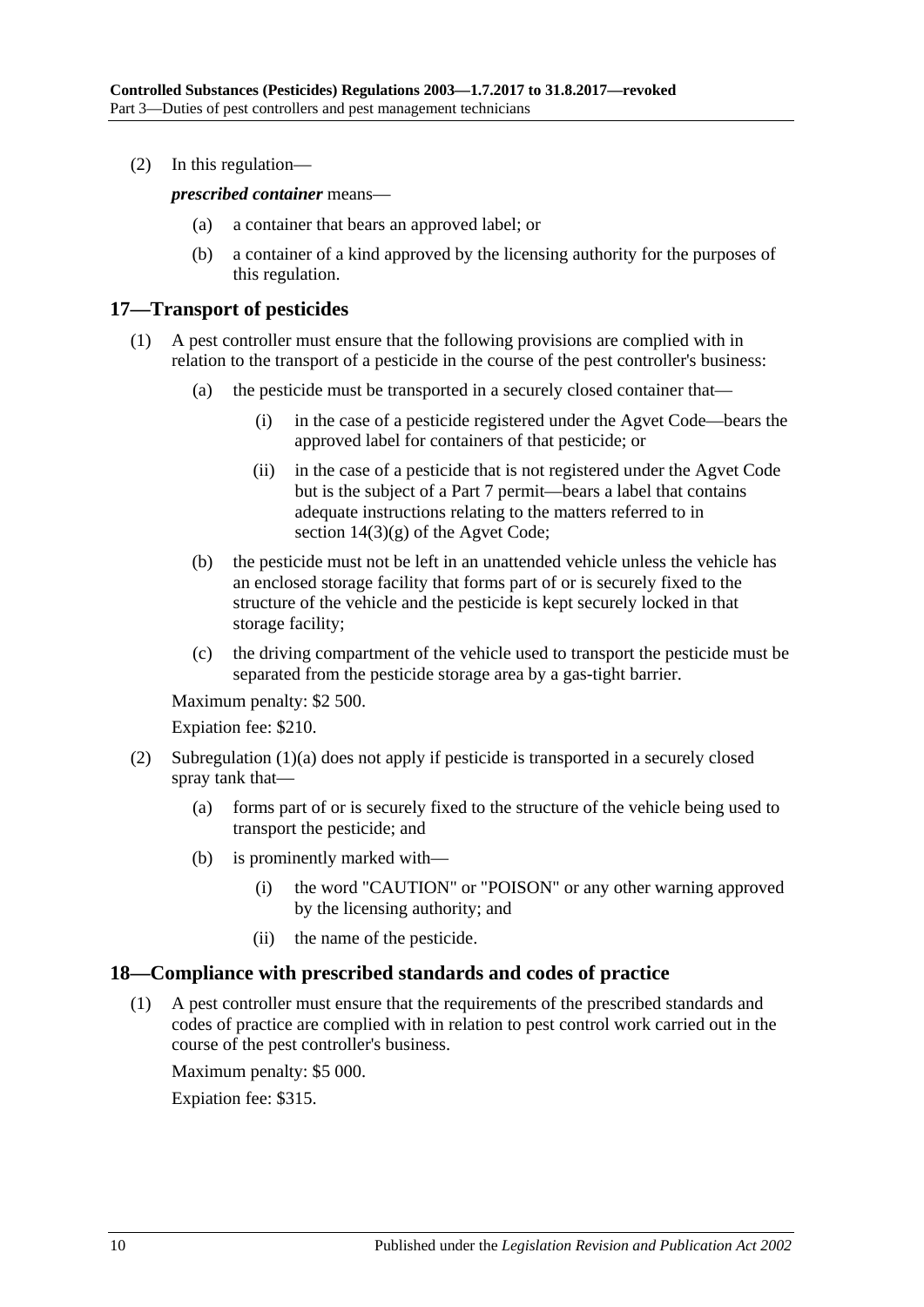(2) A pest management technician must perform pest control work in accordance with the prescribed standards and codes of practice.

Maximum penalty: \$5 000.

Expiation fee: \$315.

- (3) For the purposes of this regulation, the prescribed standards and codes of practice are—
	- (a) AS 3660.1—2000 published by Standards Australia as amended from time to time; and
	- (b) AS 3660.2—2000 published by Standards Australia as amended from time to time; and
	- (c) *South Australian Health Commission Code of Practice for Diluting Pesticides from a Water Supply* published by the South Australian Health Commission on 19 May 1988 (*Gazette 30.6.2004 p1280*) as amended from time to time; and
	- (d) *South Australian Health Commission Termiticides (Safe Use) Code of Practice* published by the South Australian Health Commission on 19 May 1988 (*Gazette 19.5.1988 p1285*) as amended from time to time.

# <span id="page-10-0"></span>**19—Compliance with Agvet Code**

- (1) A pest controller must, in relation to a pesticide registered under the Agvet Code, ensure that—
	- (a) the directions stated on the approved label for the container for the pesticide are complied with in relation to the handling or use of the pesticide in the course of the pest controller's business; and
	- (b) the pesticide is not used in the course of the pest controller's business for a purpose not stated on the approved label,

unless the pesticide is the subject of a Part 7 permit.

Maximum penalty: \$5 000.

Expiation fee: \$315.

- (2) A pest controller must, in relation to a pesticide that is the subject of a Part 7 permit, ensure that—
	- (a) the conditions of the permit are complied with in relation to the handling or use of the pesticide in the course of the pest controller's business; and
	- (b) the pesticide is not used in the course of the pest controller's business for a purpose not authorised by the permit.

Maximum penalty: \$5 000.

Expiation fee: \$315.

- (3) A pest management technician—
	- (a) must perform pest control work using a pesticide that is registered under the Agvet Code in accordance with the directions stated on the approved label for the container for the pesticide; and
	- (b) must not use the pesticide for a purpose not stated on the approved label,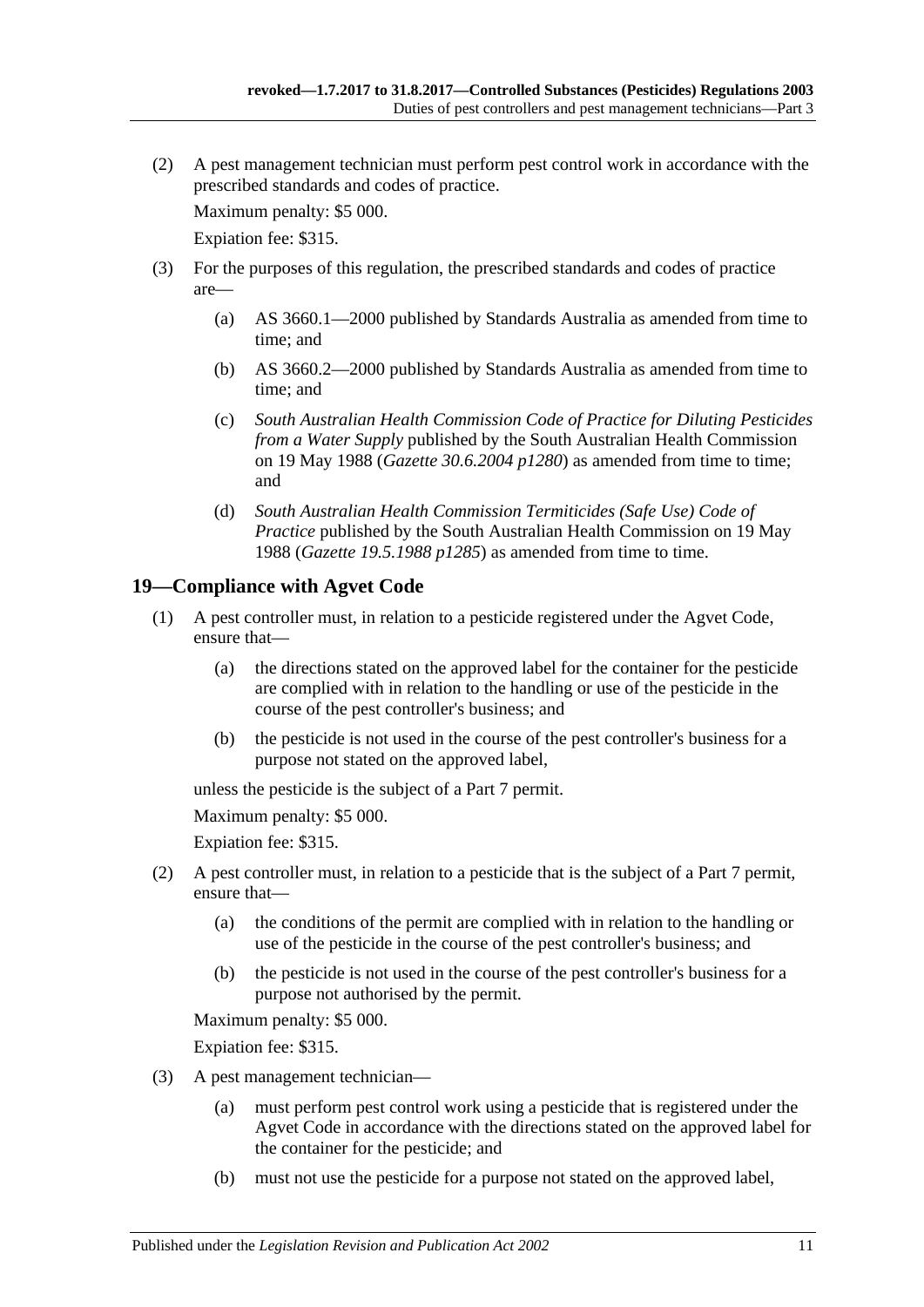unless the pesticide is the subject of a Part 7 permit.

Maximum penalty: \$5 000.

Expiation fee: \$315.

- (4) A pest management technician—
	- (a) must perform pest control work using a pesticide that is the subject of a Part 7 permit in accordance with the conditions of the permit; and
	- (b) must not use the pesticide for a purpose not authorised by the permit.

Maximum penalty: \$5 000.

Expiation fee: \$315.

#### <span id="page-11-0"></span>**20—Reporting of certain spillages of pesticide**

If a person who holds a licence under these regulations observes a spillage of pesticide that, because of its magnitude or location, or because of the toxicity of the pesticide involved—

- (a) requires assistance to be managed; or
- (b) is such that it may have an immediate impact on the environment or the health or safety of members of the public,

the person must immediately report the spillage to the licensing authority or a police officer.

Maximum penalty: \$5 000.

Expiation fee: \$315.

## <span id="page-11-2"></span><span id="page-11-1"></span>**21—Records to be kept by pest controllers**

- (1) A pest controller must, in relation to each pest management technician employed in the pest controller's business, keep a record of—
	- (a) the technician's name and address; and
	- (b) the technician's date of birth; and
	- (c) the date on which the technician commenced employment with the pest controller; and
	- (d) the date on which the technician ceased employment with the pest controller; and
	- (e) the pesticides handled or used by the technician in the course of that employment.

Maximum penalty: \$2 500.

Expiation fee: \$210.

(2) A pest controller must, within 28 days after a pest management technician ceases to be employed in the pest controller's business, forward a copy of the records kept under [subregulation](#page-11-2) (1) to the licensing authority.

Maximum penalty: \$2 500.

Expiation fee: \$210.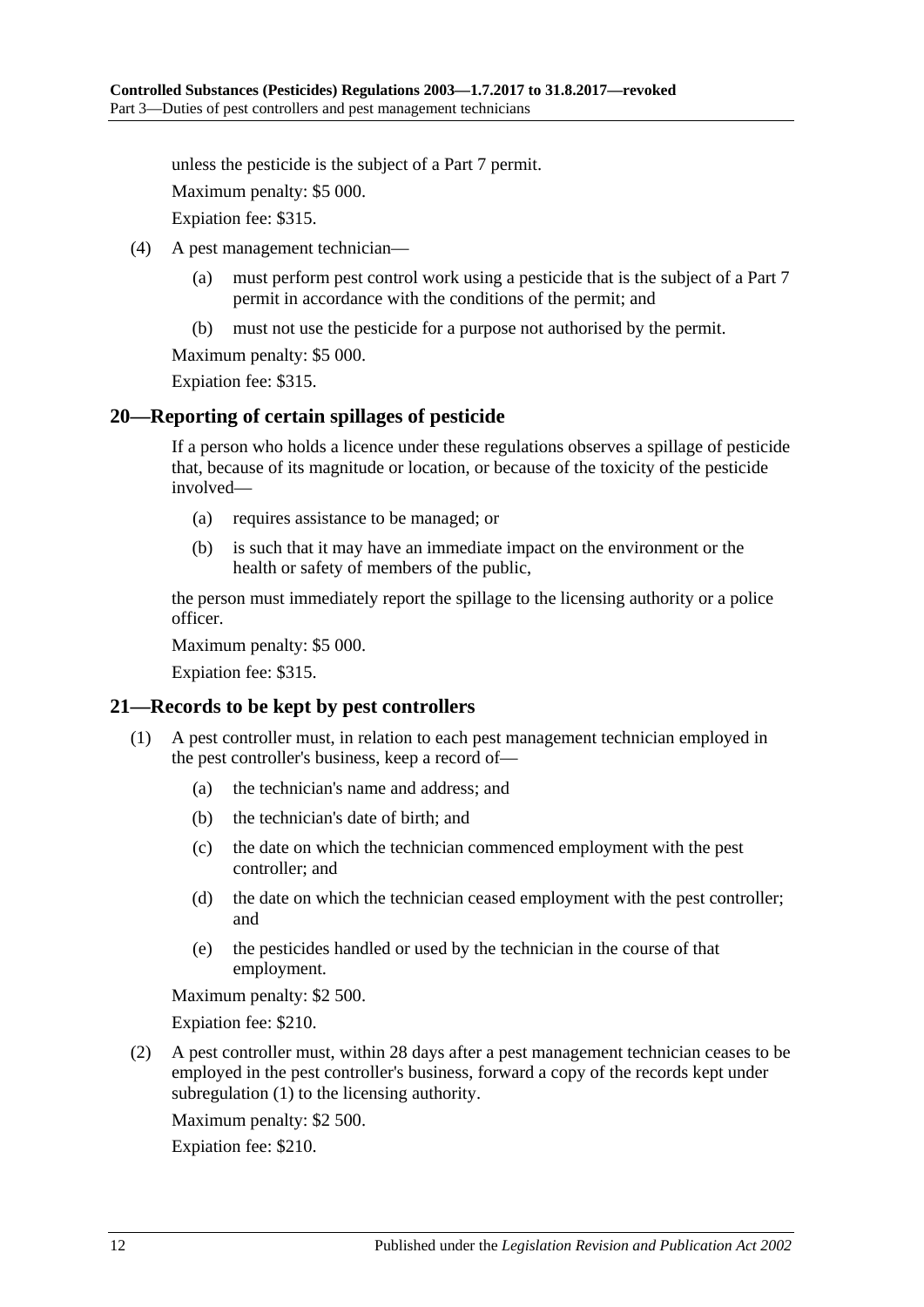(3) A pest controller must retain a record kept under [subregulation](#page-11-2) (1) for 7 years after the date of the last entry made in it.

Maximum penalty: \$2 500.

Expiation fee: \$210.

- <span id="page-12-1"></span>(4) A pest controller must, in relation to each application of pesticide in the course of the pest controller's business, keep a record of—
	- (a) the date, time and location of the application; and
	- (b) the name and quantity of the pesticide applied; and
	- (c) the name of the pest management technician who applied the pesticide; and
	- (d) the proximity of other people to the area where the pesticide was applied; and
	- (e) in the case of a pesticide applied outdoors—the prevailing weather conditions in the area where the pesticide was applied; and
	- (f) in the case of a termiticide applied to a site before or during the construction of a building—
		- (i) the total surface area of the land or building treated with the termiticide; and
		- (ii) the name and principal place of business of the supplier of the termiticide.

Maximum penalty: \$2 500.

Expiation fee: \$210.

(5) A pest controller must retain a record kept under [subregulation](#page-12-1) (4) for 7 years after the date it was made.

Maximum penalty: \$2 500.

Expiation fee: \$210.

(6) A pest controller must, on request by the licensing authority in writing, provide the licensing authority with specified information contained in a record kept under this regulation within the time specified in the request.

Maximum penalty: \$2 500.

Expiation fee: \$210.

## <span id="page-12-0"></span>**22—Duty of holder of pest controller's licence to notify change of business name or address**

The holder of a pest controller's licence must, within 14 days of any change in—

- (a) any business name under which the holder carries on the pest control business; or
- (b) the holder's business or registered address,

give the licensing authority written notice of the change.

Maximum penalty: \$250.

Expiation fee: \$80.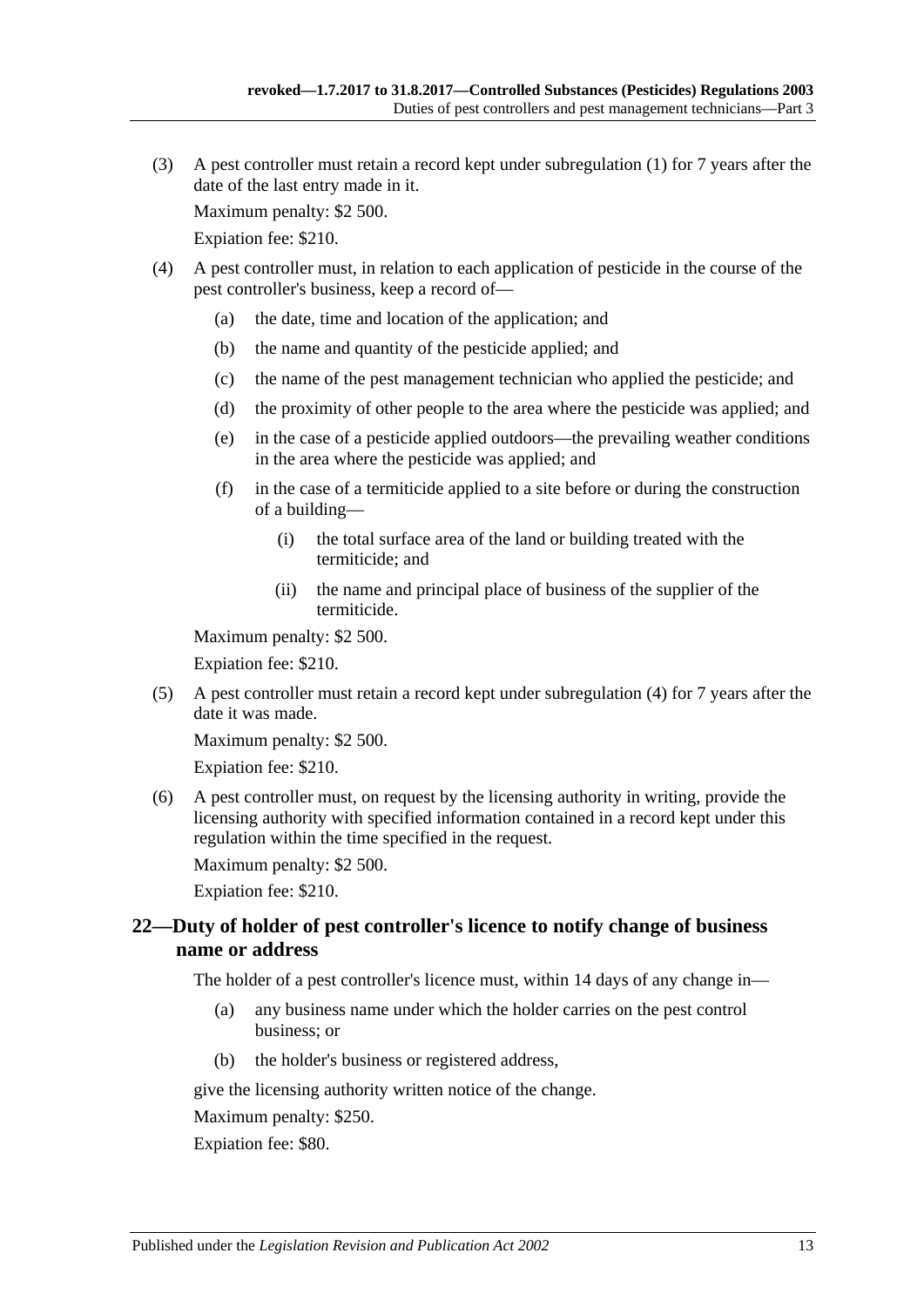## <span id="page-13-0"></span>**23—Duty of holder of limited pest management technician's licence to notify change or cessation of employment**

The holder of a limited pest management technician's licence must, within 14 days of—

- (a) changing employment from one pest controller to another; or
- (b) ceasing to be employed as a pest management technician,

give the licensing authority written notice of the change or cessation of employment. Maximum penalty: \$250.

Expiation fee: \$80.

# <span id="page-13-1"></span>**Part 4—Miscellaneous**

## <span id="page-13-2"></span>**24—Applications**

- (1) An application under these regulations must—
	- (a) be made in a manner and form approved by the licensing authority; and
	- (b) be accompanied by the appropriate fee set out in Schedule 1.
- (2) A person who makes an application under these regulations must, if the licensing authority so requires—
	- (a) provide the licensing authority with specified information to enable the licensing authority to determine the application; and
	- (b) verify, by statutory declaration, information furnished for the purposes of the application.

## <span id="page-13-3"></span>**25—False or misleading statement**

A person must not make a statement that is false or misleading in a material particular (whether by reason of the inclusion or omission of any particular) in any information provided under these regulations.

Maximum penalty: \$5 000.

# <span id="page-13-4"></span>**Schedule 1—Fees**

1 On application for the issue or renewal of a pest controller's licence—

|   | (a)                                                                                        | for 1 year                                                                            | \$321.00 |
|---|--------------------------------------------------------------------------------------------|---------------------------------------------------------------------------------------|----------|
|   | (b)                                                                                        | for 3 years                                                                           | \$963.00 |
| 2 | On application for the issue or renewal of a full pest management technician's<br>licence— |                                                                                       |          |
|   | (a)                                                                                        | for 1 year                                                                            | \$79.00  |
|   | (b)                                                                                        | for 3 years                                                                           | \$237.00 |
| 3 |                                                                                            | On application for the issue of a limited pest management technician's licence        | \$79.00  |
| 4 | licence                                                                                    | On application for an extension of the term of a limited pest management technician's | \$30.75  |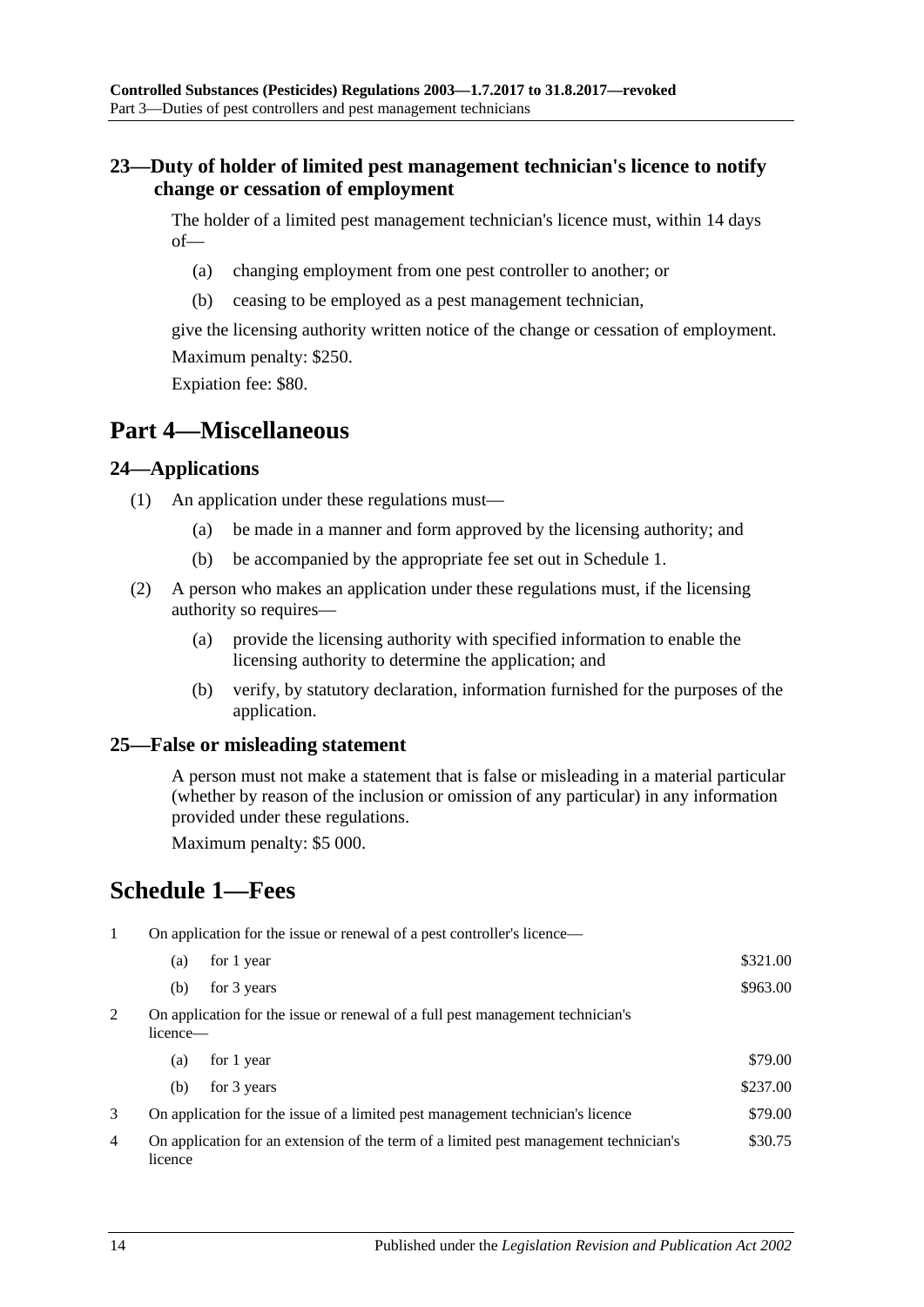# <span id="page-14-0"></span>**Schedule 2—Revocation and transitional provisions Part 1—Revocation of** *Controlled Substances (Pesticide) Regulations 1988*

# <span id="page-14-1"></span>**1—Revocation of regulations**

The *[Controlled Substances \(Pesticide\) Regulations 1988](http://www.legislation.sa.gov.au/index.aspx?action=legref&type=subordleg&legtitle=Controlled%20Substances%20(Pesticide)%20Regulations%201988)* are revoked.

# **Part 2—Transitional provisions**

# <span id="page-14-2"></span>**2—Interpretation**

In this clause—

*revoked regulations* means the regulations revoked by [clause](#page-14-1) 1.

## <span id="page-14-3"></span>**3—Continuation of licences**

- (1) A pest controller's licence under the revoked regulations in force immediately before the commencement of these regulations continues in force under these regulations, subject to its terms and conditions, as a pest controller's licence under these regulations for the balance of the term for which it was granted or last renewed.
- (2) A pest operator's licence grade 1 under the revoked regulations in force immediately before the commencement of these regulations continues in force under these regulations, subject to its terms and conditions, as a limited pest management technician's licence under these regulations for the balance of the term for which it was granted or last renewed.
- (3) A pest operator's licence grade 2 under the revoked regulations in force immediately before the commencement of these regulations continues in force under these regulations, subject to its terms and conditions, as a limited pest management technician's licence under these regulations for a term expiring on the first anniversary of the commencement of these regulations.
- (4) A pest operator's licence grade 3 under the revoked regulations in force immediately before the commencement of these regulations continues in force under these regulations, subject to its terms and conditions, as a full pest management technician's licence under these regulations for the balance of the term for which it was granted or last renewed.

# <span id="page-14-4"></span>**4—Continuation of exemptions**

An exemption under the revoked regulations in force immediately before the commencement of these regulations continues in force under these regulations, subject to its terms and conditions, as an exemption under these regulations.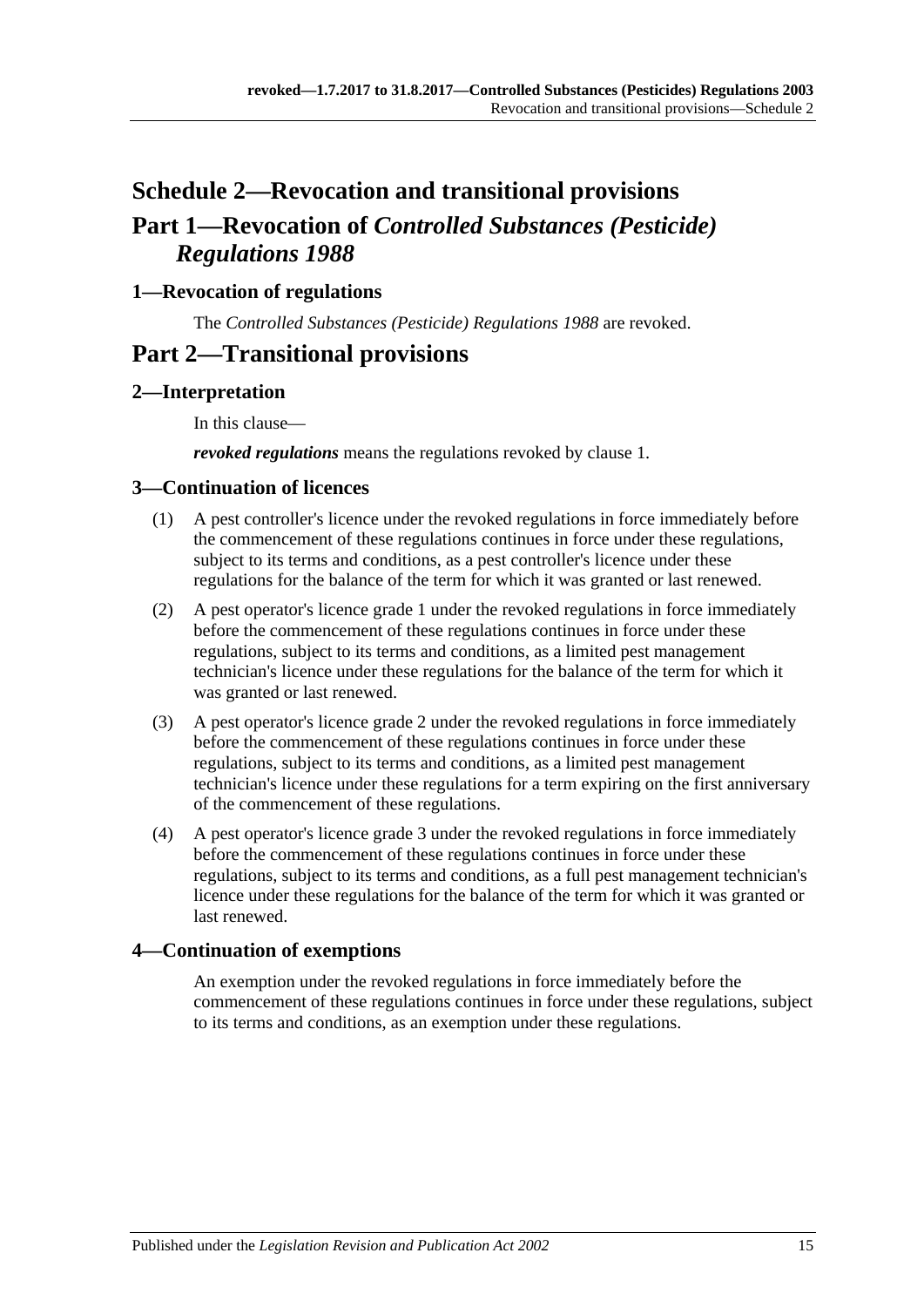# <span id="page-15-0"></span>**Legislative history**

# **Notes**

- Please note—References in the legislation to other legislation or instruments or to titles of bodies or offices are not automatically updated as part of the program for the revision and publication of legislation and therefore may be obsolete.
- Earlier versions of these regulations (historical versions) are listed at the end of the legislative history.
- For further information relating to the Act and subordinate legislation made under the Act see the Index of South Australian Statutes or www.legislation.sa.gov.au.

# **Revocation of regulations**

The *Controlled Substances (Pesticides) Regulations 2003* were revoked by Sch 1 cl 1 of the *Controlled Substances (Pesticides) Regulations 2017* on 1.9.2017.

|  |  | <b>Principal regulations and variations</b> |
|--|--|---------------------------------------------|
|  |  |                                             |

| Year | N <sub>0</sub> | Reference               | Commencement                            |
|------|----------------|-------------------------|-----------------------------------------|
| 2003 | 175            | Gazette 21.8.2003 p3310 | $1.9.2003$ : r 2                        |
| 2004 | 78             | Gazette 27.5.2004 p1523 | $1.7.2004$ : r 2                        |
| 2005 | 47             | Gazette 26.5.2005 p1387 | $1.7.2005$ : r 2                        |
| 2006 | 75             | Gazette 15.6.2006 p1693 | $1.7.2006$ : r 2                        |
| 2007 | 148            | Gazette 7.6.2007 p2539  | $1.7.2007:$ r 2                         |
| 2008 | 118            | Gazette 5.6.2008 p2097  | $1.7.2008:$ r 2                         |
| 2009 | 113            | Gazette 4.6.2009 p2550  | 1.7.2009: r2                            |
| 2010 | 39             | Gazette 3.6.2010 p2160  | 3.6.2010: $r$ 2                         |
| 2010 | 72             | Gazette 10.6.2010 p2740 | $1.7.2010$ : r 2                        |
| 2011 | 55             | Gazette 9.6.2011 p2057  | $1.7.2011:$ r 2                         |
| 2012 | 62             | Gazette 31.5.2012 p2292 | $1.7.2012$ : r 2                        |
| 2012 | 158            | Gazette 14.6.2012 p2760 | 1.7.2012 immediately after 62/2012: r 2 |
| 2013 | 150            | Gazette 6.6.2013 p2414  | $1.7.2013$ : r 2                        |
| 2014 | 93             | Gazette 19.6.2014 p2542 | $1.7.2014$ : r 2                        |
| 2015 | 112            | Gazette 18.6.2015 p2687 | $1.7.2015$ : r 2                        |
| 2016 | 164            | Gazette 23.6.2016 p2466 | $1.7.2016$ : r 2                        |
| 2017 | 99             | Gazette 22.6.2017 p2254 | $1.7.2017$ : r 2                        |

# **Provisions varied**

Entries that relate to provisions that have been deleted appear in italics.

| Provision       | How varied                                                         | Commencement |
|-----------------|--------------------------------------------------------------------|--------------|
| Pt <sub>1</sub> |                                                                    |              |
| r <sub>2</sub>  | omitted under the Legislation Revision and<br>Publication Act 2002 | 1.7.2004     |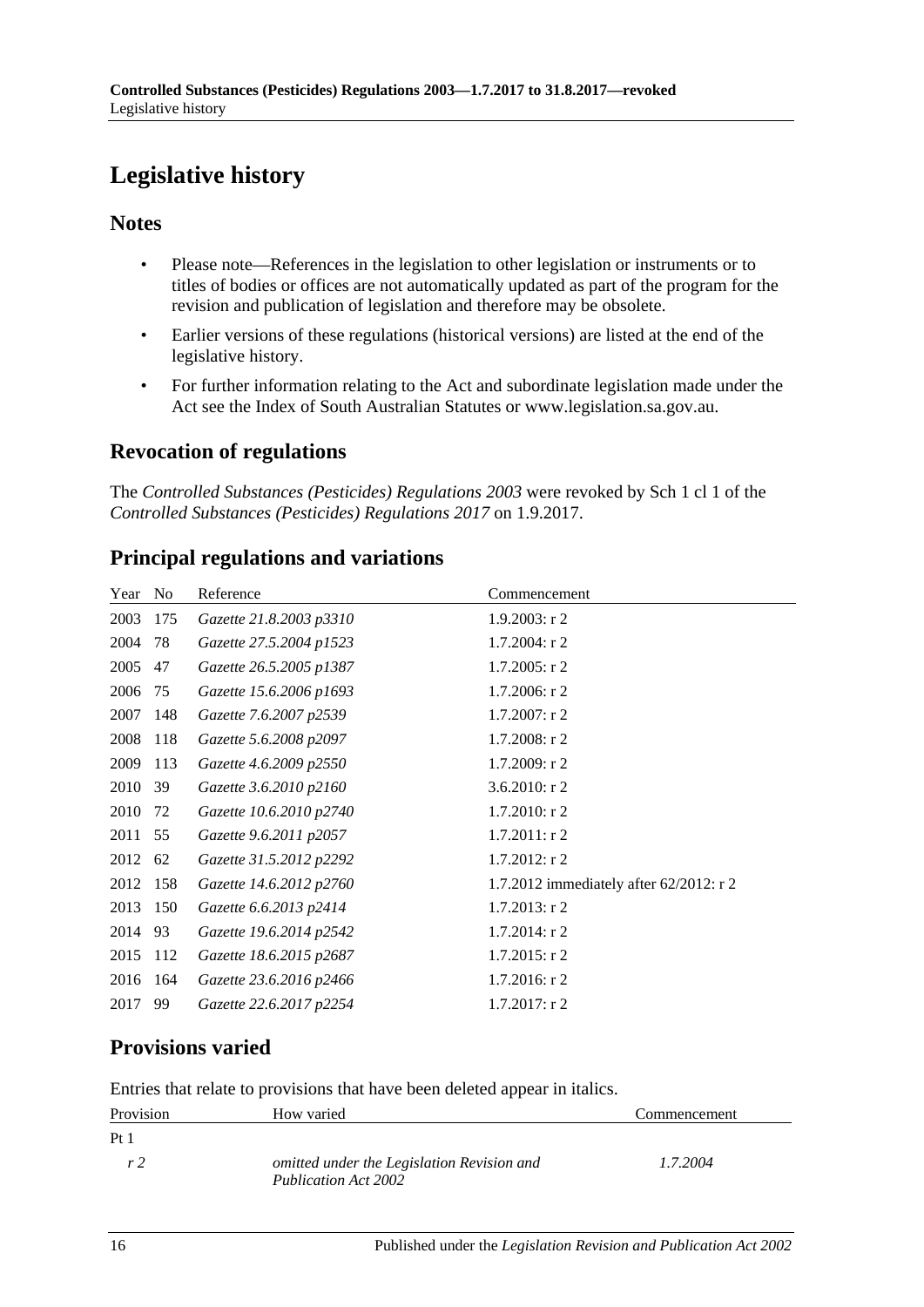| r <sub>3</sub>  |                             |          |
|-----------------|-----------------------------|----------|
| pesticide       | varied by 39/2010 r 4       | 3.6.2010 |
| Pt 2            |                             |          |
| r <sub>11</sub> |                             |          |
| r11(1)          | substituted by 39/2010 r 5  | 3.6.2010 |
| Sch 1           | substituted by 78/2004 r 4  | 1.7.2004 |
|                 | substituted by 47/2005 r 4  | 1.7.2005 |
|                 | substituted by 75/2006 r 4  | 1.7.2006 |
|                 | substituted by 148/2007 r 4 | 1.7.2007 |
|                 | substituted by 118/2008 r 4 | 1.7.2008 |
|                 | substituted by 113/2009 r 4 | 1.7.2009 |
|                 | substituted by 39/2010 r 6  | 3.6.2010 |
|                 | substituted by 72/1010 r 4  | 1.7.2010 |
|                 | substituted by 55/2011 r 4  | 1.7.2011 |
|                 | substituted by 62/2012 r 4  | 1.7.2012 |
|                 | varied by 158/2012 r 4      | 1.7.2012 |
|                 | substituted by 150/2013 r 4 | 1.7.2013 |
|                 | substituted by 93/2014 r 4  | 1.7.2014 |
|                 | substituted by 112/2015 r 4 | 1.7.2015 |
|                 | substituted by 164/2016 r 4 | 1.7.2016 |
|                 | substituted by 99/2017 r 4  | 1.7.2017 |

# **Transitional etc provisions associated with regulations or variations**

## *Controlled Substances (Pesticides) Variation Regulations 2010 (No 39 of 2010), Pt 3—Transitional provision*

#### **7—Term of existing licences**

A pest controller's licence or full pest management technician's licence issued or renewed before the commencement of these regulations continues in force subject to its terms and conditions for the balance of the term for which it was granted or last renewed.

## **Historical versions**

- 1.7.2004 1.7.2005
- 1.7.2006
- 1.7.2007
- 1.7.2008
- 1.7.2009
- 3.6.2010
- 1.7.2010
- 1.7.2011
- 1.7.2012